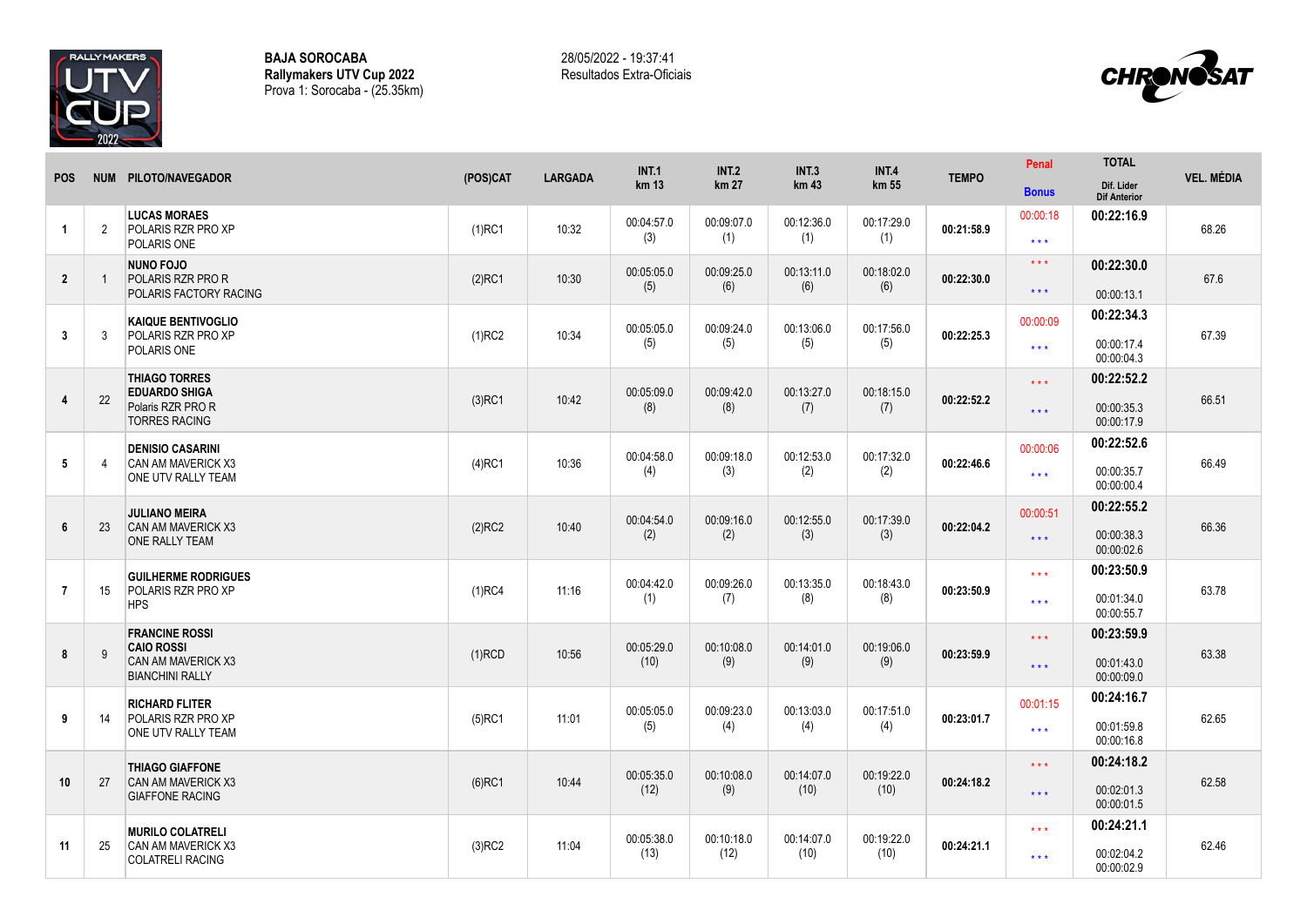| $\star\star\star$<br><b>CACA LEGUAS</b><br>00:02:23.6<br>00:00:19.4<br>00:24:40.8<br>$\star\star\star$<br><b>RICHARD CARIDA</b><br>00:05:25.0<br>00:10:09.0<br>00:19:41.0<br>00:14:08.0<br>13<br>35<br>POLARIS RZR PRO XP<br>$(2)$ RC4<br>00:24:40.8<br>61.63<br>11:10<br>(9)<br>(11)<br>(12)<br>(12)<br>00:02:23.9<br>$***$<br><b>RB1 RACING</b><br>00:00:00.3<br>00:24:55.8<br>$\star\star\star$<br><b>IVAN FERREIRA</b><br>00:05:39.0<br>00:10:33.0<br>00:14:42.0<br>00:19:55.0<br>14<br>00:24:55.8<br>61.01<br>19<br><b>CAN AM MAVERICK X3</b><br>$(4)$ RC2<br>10:46<br>(15)<br>(15)<br>(15)<br>(14)<br>00:02:38.9<br>$***$<br><b>SAFRAMIL</b><br>00:00:15.0<br>00:24:57.8<br>$***$<br><b>LUCAS DELASTA</b><br>00:05:51.0<br>00:10:46.0<br>00:14:47.0<br>00:20:01.0<br>28<br>POLARIS RZR PRO XP<br>$(1)$ RC3<br>11:06<br>00:24:57.8<br>60.93<br>15<br>(22)<br>(18)<br>(16)<br>(16)<br>00:02:40.9<br>$***$<br><b>BARRACAO OFF ROAD</b><br>00:00:02.0<br>00:25:00.4<br>$***$<br><b>MICHEL FALQUEIRO</b><br>00:20:10.0<br>00:05:58.0<br>00:10:47.0<br>00:15:02.0<br>16<br>$(2)$ RCD<br>00:25:00.4<br>60.82<br>26<br><b>CAN AM MAVERICK X3</b><br>11:24<br>(25)<br>(19)<br>(20)<br>(18)<br>00:02:43.5<br>$\star \star \star$<br><b>HPS</b><br>00:00:02.6<br><b>VINICIUS LIMA</b><br>00:25:03.6<br>$\star\star\star$<br><b>MINAE MIYAUTI</b><br>00:05:43.0<br>00:10:31.0<br>00:14:33.0<br>00:20:00.0<br>17<br>10:48<br>00:25:03.6<br>60.69<br>-5<br>$(3)$ RCD<br>CAN AM MAVERICK X3<br>(17)<br>(13)<br>(13)<br>(15)<br>00:02:46.7<br>$\star\star\star$<br><b>BIANCHINI RALLY</b><br>00:00:03.2<br>00:25:03.6<br>$\star\star\star$<br><b>MASSIMO CASARINI</b><br>00:05:48.0<br>00:10:45.0<br>00:14:52.0<br>00:20:07.0<br>18<br>POLARIS RZR PRO XP<br>11:30<br>00:25:03.6<br>60.69<br>$(1)$ RCK<br>7<br>(20)<br>(17)<br>(18)<br>(17)<br>00:02:46.7<br>$\star\star\star$<br>ONE UTV RALLY TEAM<br>00:00:00.0<br>00:25:27.1<br>$\star\star\star$<br><b>ANDRE MACEDO</b><br>00:06:01.0<br>00:10:56.0<br>00:15:07.0<br>00:20:27.0<br>19<br>$(2)$ RC3<br>10:54<br>00:25:27.1<br>59.76<br>12<br>CAN AM MAVERICK X3<br>(26)<br>(23)<br>(21)<br>(19)<br>00:03:10.2<br>$\star\star\star$<br>ARCHT<br>00:00:23.5<br><b>ANDRE LUIS SOUZA</b><br>00:25:30.8<br>$\star\star\star$<br><b>VAGNER MONFERRER</b><br>00:06:09.0<br>00:20:31.0<br>00:11:06.0<br>00:15:12.0<br>20<br>34<br>$(7)$ RC1<br>11:02<br>00:25:30.8<br>59.62<br>CAN AM MAVERICK X3<br>(28)<br>(26)<br>(23)<br>(20)<br>00:03:13.9<br>$***$<br><b>MS RALLY TEAM</b><br>00:00:03.7<br>00:25:50.9<br>$***$<br><b>THIAGO BRUN</b><br>00:10:56.0<br>00:05:57.0<br>00:15:01.0<br>00:20:35.0<br>POLARIS RZR PRO XP<br>$(3)$ RC3<br>58.84<br>21<br>11<br>11:12<br>00:25:50.9<br>(23)<br>(19)<br>(23)<br>(24)<br>00:03:34.0<br>$\star\star\star$<br>POLARIS ONE<br>00:00:20.1<br><b>ZECA GIAFFONE</b><br>00:25:54.9<br>$\star\star\star$<br>00:05:49.0<br>00:20:32.0<br><b>CAMILA GIAFFONE</b><br>00:10:50.0<br>00:15:15.0<br>22<br>21<br>$(1)$ RCX<br>10:52<br>00:25:54.9<br>58.69<br><b>GIAFFONE EXO NB</b><br>(24)<br>(21)<br>(20)<br>(21)<br>00:03:38.0<br>$***$<br><b>GIAFFONE RACING</b><br>00:00:04.0<br>00:26:09.7<br>$\star\star\star$<br>PEDRO ARNA<br>00:05:55.0<br>00:11:03.0<br>00:15:22.0<br>00:21:00.0<br>10:50<br>58.14<br>23<br>10 <sup>°</sup><br><b>CAN AM MAVERICK X3</b><br>$(2)$ RCO<br>00:26:09.7<br>(23)<br>(25)<br>(26)<br>(26)<br>00:03:52.8<br>$\star\star\star$<br>JOHNNYS JOS RALLY TEAM<br>00:00:14.8<br>00:26:12.4<br>$\star\star\star$<br><b>ALEXANDRE MOULIN</b><br>00:20:34.0<br>00:05:40.0<br>00:10:32.0<br>00:14:49.0<br>24<br>$(3)$ RCO<br>11:22<br>00:26:12.4<br>58.04<br>31<br>CAN AM MAVERICK X3<br>(16)<br>(17)<br>(22)<br>(14)<br>00:03:55.5<br>$\star\star\star$<br>ATIVA | 12 | 32 | <b>DANIEL GONCALVES</b><br>CAN AM MAVERICK X3 | $(1)$ RCO | 11:28 | 00:05:38.0<br>(13) | 00:10:41.0<br>(16) | 00:14:38.0<br>(14) | 00:19:47.0<br>(13) | 00:24:40.5 | $\star$ $\star$ $\star$ | 00:24:40.5 | 61.64 |
|-------------------------------------------------------------------------------------------------------------------------------------------------------------------------------------------------------------------------------------------------------------------------------------------------------------------------------------------------------------------------------------------------------------------------------------------------------------------------------------------------------------------------------------------------------------------------------------------------------------------------------------------------------------------------------------------------------------------------------------------------------------------------------------------------------------------------------------------------------------------------------------------------------------------------------------------------------------------------------------------------------------------------------------------------------------------------------------------------------------------------------------------------------------------------------------------------------------------------------------------------------------------------------------------------------------------------------------------------------------------------------------------------------------------------------------------------------------------------------------------------------------------------------------------------------------------------------------------------------------------------------------------------------------------------------------------------------------------------------------------------------------------------------------------------------------------------------------------------------------------------------------------------------------------------------------------------------------------------------------------------------------------------------------------------------------------------------------------------------------------------------------------------------------------------------------------------------------------------------------------------------------------------------------------------------------------------------------------------------------------------------------------------------------------------------------------------------------------------------------------------------------------------------------------------------------------------------------------------------------------------------------------------------------------------------------------------------------------------------------------------------------------------------------------------------------------------------------------------------------------------------------------------------------------------------------------------------------------------------------------------------------------------------------------------------------------------------------------------------------------------------------------------------------------------------------------------------------------------------------------------------------------------------------------------------------------------------------------------------------------------------------------------------------------------------------------------------------------------------------------------------------------------------------------------------------------------------------------------------------------------------------------------------------------------------------------------------------------------------------------------------------|----|----|-----------------------------------------------|-----------|-------|--------------------|--------------------|--------------------|--------------------|------------|-------------------------|------------|-------|
|                                                                                                                                                                                                                                                                                                                                                                                                                                                                                                                                                                                                                                                                                                                                                                                                                                                                                                                                                                                                                                                                                                                                                                                                                                                                                                                                                                                                                                                                                                                                                                                                                                                                                                                                                                                                                                                                                                                                                                                                                                                                                                                                                                                                                                                                                                                                                                                                                                                                                                                                                                                                                                                                                                                                                                                                                                                                                                                                                                                                                                                                                                                                                                                                                                                                                                                                                                                                                                                                                                                                                                                                                                                                                                                                                             |    |    |                                               |           |       |                    |                    |                    |                    |            |                         |            |       |
|                                                                                                                                                                                                                                                                                                                                                                                                                                                                                                                                                                                                                                                                                                                                                                                                                                                                                                                                                                                                                                                                                                                                                                                                                                                                                                                                                                                                                                                                                                                                                                                                                                                                                                                                                                                                                                                                                                                                                                                                                                                                                                                                                                                                                                                                                                                                                                                                                                                                                                                                                                                                                                                                                                                                                                                                                                                                                                                                                                                                                                                                                                                                                                                                                                                                                                                                                                                                                                                                                                                                                                                                                                                                                                                                                             |    |    |                                               |           |       |                    |                    |                    |                    |            |                         |            |       |
|                                                                                                                                                                                                                                                                                                                                                                                                                                                                                                                                                                                                                                                                                                                                                                                                                                                                                                                                                                                                                                                                                                                                                                                                                                                                                                                                                                                                                                                                                                                                                                                                                                                                                                                                                                                                                                                                                                                                                                                                                                                                                                                                                                                                                                                                                                                                                                                                                                                                                                                                                                                                                                                                                                                                                                                                                                                                                                                                                                                                                                                                                                                                                                                                                                                                                                                                                                                                                                                                                                                                                                                                                                                                                                                                                             |    |    |                                               |           |       |                    |                    |                    |                    |            |                         |            |       |
|                                                                                                                                                                                                                                                                                                                                                                                                                                                                                                                                                                                                                                                                                                                                                                                                                                                                                                                                                                                                                                                                                                                                                                                                                                                                                                                                                                                                                                                                                                                                                                                                                                                                                                                                                                                                                                                                                                                                                                                                                                                                                                                                                                                                                                                                                                                                                                                                                                                                                                                                                                                                                                                                                                                                                                                                                                                                                                                                                                                                                                                                                                                                                                                                                                                                                                                                                                                                                                                                                                                                                                                                                                                                                                                                                             |    |    |                                               |           |       |                    |                    |                    |                    |            |                         |            |       |
|                                                                                                                                                                                                                                                                                                                                                                                                                                                                                                                                                                                                                                                                                                                                                                                                                                                                                                                                                                                                                                                                                                                                                                                                                                                                                                                                                                                                                                                                                                                                                                                                                                                                                                                                                                                                                                                                                                                                                                                                                                                                                                                                                                                                                                                                                                                                                                                                                                                                                                                                                                                                                                                                                                                                                                                                                                                                                                                                                                                                                                                                                                                                                                                                                                                                                                                                                                                                                                                                                                                                                                                                                                                                                                                                                             |    |    |                                               |           |       |                    |                    |                    |                    |            |                         |            |       |
|                                                                                                                                                                                                                                                                                                                                                                                                                                                                                                                                                                                                                                                                                                                                                                                                                                                                                                                                                                                                                                                                                                                                                                                                                                                                                                                                                                                                                                                                                                                                                                                                                                                                                                                                                                                                                                                                                                                                                                                                                                                                                                                                                                                                                                                                                                                                                                                                                                                                                                                                                                                                                                                                                                                                                                                                                                                                                                                                                                                                                                                                                                                                                                                                                                                                                                                                                                                                                                                                                                                                                                                                                                                                                                                                                             |    |    |                                               |           |       |                    |                    |                    |                    |            |                         |            |       |
|                                                                                                                                                                                                                                                                                                                                                                                                                                                                                                                                                                                                                                                                                                                                                                                                                                                                                                                                                                                                                                                                                                                                                                                                                                                                                                                                                                                                                                                                                                                                                                                                                                                                                                                                                                                                                                                                                                                                                                                                                                                                                                                                                                                                                                                                                                                                                                                                                                                                                                                                                                                                                                                                                                                                                                                                                                                                                                                                                                                                                                                                                                                                                                                                                                                                                                                                                                                                                                                                                                                                                                                                                                                                                                                                                             |    |    |                                               |           |       |                    |                    |                    |                    |            |                         |            |       |
|                                                                                                                                                                                                                                                                                                                                                                                                                                                                                                                                                                                                                                                                                                                                                                                                                                                                                                                                                                                                                                                                                                                                                                                                                                                                                                                                                                                                                                                                                                                                                                                                                                                                                                                                                                                                                                                                                                                                                                                                                                                                                                                                                                                                                                                                                                                                                                                                                                                                                                                                                                                                                                                                                                                                                                                                                                                                                                                                                                                                                                                                                                                                                                                                                                                                                                                                                                                                                                                                                                                                                                                                                                                                                                                                                             |    |    |                                               |           |       |                    |                    |                    |                    |            |                         |            |       |
|                                                                                                                                                                                                                                                                                                                                                                                                                                                                                                                                                                                                                                                                                                                                                                                                                                                                                                                                                                                                                                                                                                                                                                                                                                                                                                                                                                                                                                                                                                                                                                                                                                                                                                                                                                                                                                                                                                                                                                                                                                                                                                                                                                                                                                                                                                                                                                                                                                                                                                                                                                                                                                                                                                                                                                                                                                                                                                                                                                                                                                                                                                                                                                                                                                                                                                                                                                                                                                                                                                                                                                                                                                                                                                                                                             |    |    |                                               |           |       |                    |                    |                    |                    |            |                         |            |       |
|                                                                                                                                                                                                                                                                                                                                                                                                                                                                                                                                                                                                                                                                                                                                                                                                                                                                                                                                                                                                                                                                                                                                                                                                                                                                                                                                                                                                                                                                                                                                                                                                                                                                                                                                                                                                                                                                                                                                                                                                                                                                                                                                                                                                                                                                                                                                                                                                                                                                                                                                                                                                                                                                                                                                                                                                                                                                                                                                                                                                                                                                                                                                                                                                                                                                                                                                                                                                                                                                                                                                                                                                                                                                                                                                                             |    |    |                                               |           |       |                    |                    |                    |                    |            |                         |            |       |
|                                                                                                                                                                                                                                                                                                                                                                                                                                                                                                                                                                                                                                                                                                                                                                                                                                                                                                                                                                                                                                                                                                                                                                                                                                                                                                                                                                                                                                                                                                                                                                                                                                                                                                                                                                                                                                                                                                                                                                                                                                                                                                                                                                                                                                                                                                                                                                                                                                                                                                                                                                                                                                                                                                                                                                                                                                                                                                                                                                                                                                                                                                                                                                                                                                                                                                                                                                                                                                                                                                                                                                                                                                                                                                                                                             |    |    |                                               |           |       |                    |                    |                    |                    |            |                         |            |       |
|                                                                                                                                                                                                                                                                                                                                                                                                                                                                                                                                                                                                                                                                                                                                                                                                                                                                                                                                                                                                                                                                                                                                                                                                                                                                                                                                                                                                                                                                                                                                                                                                                                                                                                                                                                                                                                                                                                                                                                                                                                                                                                                                                                                                                                                                                                                                                                                                                                                                                                                                                                                                                                                                                                                                                                                                                                                                                                                                                                                                                                                                                                                                                                                                                                                                                                                                                                                                                                                                                                                                                                                                                                                                                                                                                             |    |    |                                               |           |       |                    |                    |                    |                    |            |                         |            |       |
|                                                                                                                                                                                                                                                                                                                                                                                                                                                                                                                                                                                                                                                                                                                                                                                                                                                                                                                                                                                                                                                                                                                                                                                                                                                                                                                                                                                                                                                                                                                                                                                                                                                                                                                                                                                                                                                                                                                                                                                                                                                                                                                                                                                                                                                                                                                                                                                                                                                                                                                                                                                                                                                                                                                                                                                                                                                                                                                                                                                                                                                                                                                                                                                                                                                                                                                                                                                                                                                                                                                                                                                                                                                                                                                                                             |    |    |                                               |           |       |                    |                    |                    |                    |            |                         |            |       |
|                                                                                                                                                                                                                                                                                                                                                                                                                                                                                                                                                                                                                                                                                                                                                                                                                                                                                                                                                                                                                                                                                                                                                                                                                                                                                                                                                                                                                                                                                                                                                                                                                                                                                                                                                                                                                                                                                                                                                                                                                                                                                                                                                                                                                                                                                                                                                                                                                                                                                                                                                                                                                                                                                                                                                                                                                                                                                                                                                                                                                                                                                                                                                                                                                                                                                                                                                                                                                                                                                                                                                                                                                                                                                                                                                             |    |    |                                               |           |       |                    |                    |                    |                    |            |                         |            |       |
|                                                                                                                                                                                                                                                                                                                                                                                                                                                                                                                                                                                                                                                                                                                                                                                                                                                                                                                                                                                                                                                                                                                                                                                                                                                                                                                                                                                                                                                                                                                                                                                                                                                                                                                                                                                                                                                                                                                                                                                                                                                                                                                                                                                                                                                                                                                                                                                                                                                                                                                                                                                                                                                                                                                                                                                                                                                                                                                                                                                                                                                                                                                                                                                                                                                                                                                                                                                                                                                                                                                                                                                                                                                                                                                                                             |    |    |                                               |           |       |                    |                    |                    |                    |            |                         |            |       |
|                                                                                                                                                                                                                                                                                                                                                                                                                                                                                                                                                                                                                                                                                                                                                                                                                                                                                                                                                                                                                                                                                                                                                                                                                                                                                                                                                                                                                                                                                                                                                                                                                                                                                                                                                                                                                                                                                                                                                                                                                                                                                                                                                                                                                                                                                                                                                                                                                                                                                                                                                                                                                                                                                                                                                                                                                                                                                                                                                                                                                                                                                                                                                                                                                                                                                                                                                                                                                                                                                                                                                                                                                                                                                                                                                             |    |    |                                               |           |       |                    |                    |                    |                    |            |                         |            |       |
|                                                                                                                                                                                                                                                                                                                                                                                                                                                                                                                                                                                                                                                                                                                                                                                                                                                                                                                                                                                                                                                                                                                                                                                                                                                                                                                                                                                                                                                                                                                                                                                                                                                                                                                                                                                                                                                                                                                                                                                                                                                                                                                                                                                                                                                                                                                                                                                                                                                                                                                                                                                                                                                                                                                                                                                                                                                                                                                                                                                                                                                                                                                                                                                                                                                                                                                                                                                                                                                                                                                                                                                                                                                                                                                                                             |    |    |                                               |           |       |                    |                    |                    |                    |            |                         |            |       |
|                                                                                                                                                                                                                                                                                                                                                                                                                                                                                                                                                                                                                                                                                                                                                                                                                                                                                                                                                                                                                                                                                                                                                                                                                                                                                                                                                                                                                                                                                                                                                                                                                                                                                                                                                                                                                                                                                                                                                                                                                                                                                                                                                                                                                                                                                                                                                                                                                                                                                                                                                                                                                                                                                                                                                                                                                                                                                                                                                                                                                                                                                                                                                                                                                                                                                                                                                                                                                                                                                                                                                                                                                                                                                                                                                             |    |    |                                               |           |       |                    |                    |                    |                    |            |                         |            |       |
|                                                                                                                                                                                                                                                                                                                                                                                                                                                                                                                                                                                                                                                                                                                                                                                                                                                                                                                                                                                                                                                                                                                                                                                                                                                                                                                                                                                                                                                                                                                                                                                                                                                                                                                                                                                                                                                                                                                                                                                                                                                                                                                                                                                                                                                                                                                                                                                                                                                                                                                                                                                                                                                                                                                                                                                                                                                                                                                                                                                                                                                                                                                                                                                                                                                                                                                                                                                                                                                                                                                                                                                                                                                                                                                                                             |    |    |                                               |           |       |                    |                    |                    |                    |            |                         |            |       |
|                                                                                                                                                                                                                                                                                                                                                                                                                                                                                                                                                                                                                                                                                                                                                                                                                                                                                                                                                                                                                                                                                                                                                                                                                                                                                                                                                                                                                                                                                                                                                                                                                                                                                                                                                                                                                                                                                                                                                                                                                                                                                                                                                                                                                                                                                                                                                                                                                                                                                                                                                                                                                                                                                                                                                                                                                                                                                                                                                                                                                                                                                                                                                                                                                                                                                                                                                                                                                                                                                                                                                                                                                                                                                                                                                             |    |    |                                               |           |       |                    |                    |                    |                    |            |                         |            |       |
|                                                                                                                                                                                                                                                                                                                                                                                                                                                                                                                                                                                                                                                                                                                                                                                                                                                                                                                                                                                                                                                                                                                                                                                                                                                                                                                                                                                                                                                                                                                                                                                                                                                                                                                                                                                                                                                                                                                                                                                                                                                                                                                                                                                                                                                                                                                                                                                                                                                                                                                                                                                                                                                                                                                                                                                                                                                                                                                                                                                                                                                                                                                                                                                                                                                                                                                                                                                                                                                                                                                                                                                                                                                                                                                                                             |    |    |                                               |           |       |                    |                    |                    |                    |            |                         |            |       |
|                                                                                                                                                                                                                                                                                                                                                                                                                                                                                                                                                                                                                                                                                                                                                                                                                                                                                                                                                                                                                                                                                                                                                                                                                                                                                                                                                                                                                                                                                                                                                                                                                                                                                                                                                                                                                                                                                                                                                                                                                                                                                                                                                                                                                                                                                                                                                                                                                                                                                                                                                                                                                                                                                                                                                                                                                                                                                                                                                                                                                                                                                                                                                                                                                                                                                                                                                                                                                                                                                                                                                                                                                                                                                                                                                             |    |    |                                               |           |       |                    |                    |                    |                    |            |                         |            |       |
|                                                                                                                                                                                                                                                                                                                                                                                                                                                                                                                                                                                                                                                                                                                                                                                                                                                                                                                                                                                                                                                                                                                                                                                                                                                                                                                                                                                                                                                                                                                                                                                                                                                                                                                                                                                                                                                                                                                                                                                                                                                                                                                                                                                                                                                                                                                                                                                                                                                                                                                                                                                                                                                                                                                                                                                                                                                                                                                                                                                                                                                                                                                                                                                                                                                                                                                                                                                                                                                                                                                                                                                                                                                                                                                                                             |    |    |                                               |           |       |                    |                    |                    |                    |            |                         |            |       |
|                                                                                                                                                                                                                                                                                                                                                                                                                                                                                                                                                                                                                                                                                                                                                                                                                                                                                                                                                                                                                                                                                                                                                                                                                                                                                                                                                                                                                                                                                                                                                                                                                                                                                                                                                                                                                                                                                                                                                                                                                                                                                                                                                                                                                                                                                                                                                                                                                                                                                                                                                                                                                                                                                                                                                                                                                                                                                                                                                                                                                                                                                                                                                                                                                                                                                                                                                                                                                                                                                                                                                                                                                                                                                                                                                             |    |    |                                               |           |       |                    |                    |                    |                    |            |                         |            |       |
|                                                                                                                                                                                                                                                                                                                                                                                                                                                                                                                                                                                                                                                                                                                                                                                                                                                                                                                                                                                                                                                                                                                                                                                                                                                                                                                                                                                                                                                                                                                                                                                                                                                                                                                                                                                                                                                                                                                                                                                                                                                                                                                                                                                                                                                                                                                                                                                                                                                                                                                                                                                                                                                                                                                                                                                                                                                                                                                                                                                                                                                                                                                                                                                                                                                                                                                                                                                                                                                                                                                                                                                                                                                                                                                                                             |    |    |                                               |           |       |                    |                    |                    |                    |            |                         | 00:00:02.7 |       |